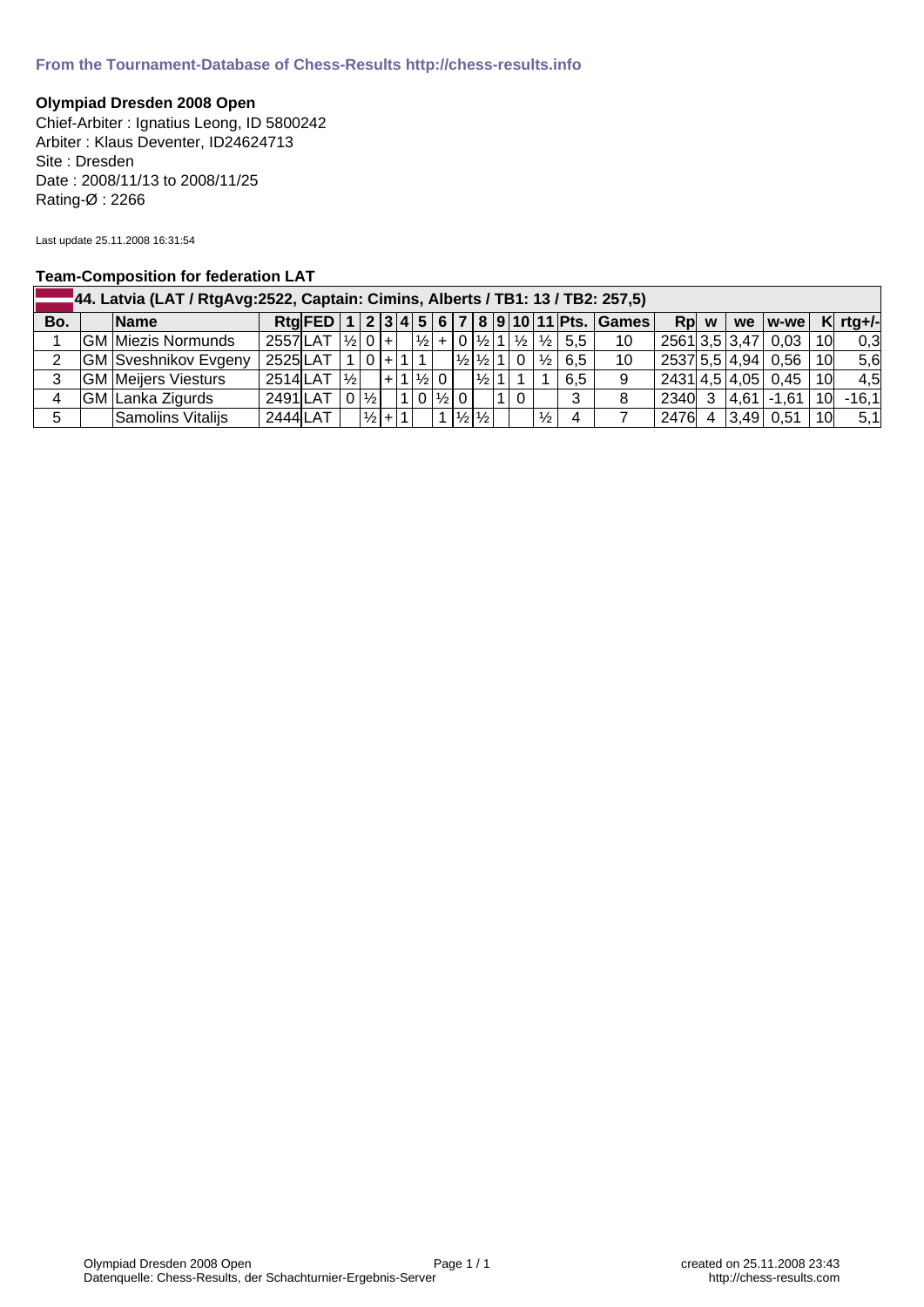## **Player info**

| Miezis Normunds GM 2557 LAT Rp:2561   |                 |    |                                    |          |                |                       |                         |                |                           |  |  |
|---------------------------------------|-----------------|----|------------------------------------|----------|----------------|-----------------------|-------------------------|----------------|---------------------------|--|--|
| Rd.                                   | SN <sub>o</sub> |    | Name                               |          | Rtg FED        |                       | Rp Pts.                 | Res.           | Bo.                       |  |  |
| $\mathbf 1$                           | 37              |    | GM Roiz Michael                    | 2677 ISR |                | $2701$ 5,5            |                         | $w\frac{1}{2}$ | 1                         |  |  |
| $\overline{2}$                        | 8               |    | <b>GM</b> Leko Peter               |          | 2747 HUN       | 2834 7,5              |                         | w <sub>0</sub> | $\overline{1}$            |  |  |
| 3                                     | 733             |    | Wanyama Harold                     |          | 0 UGA          | <sub>0</sub>          | $\mathbf 0$             | s 1K           | $\mathbf 1$               |  |  |
| $\overline{5}$                        | 60              |    | <b>GM</b> Gurevich Mikhail         |          | 2634 TUR       | $2542 \mid 3,5 \mid$  |                         | $s\frac{1}{2}$ | $\overline{1}$            |  |  |
| 6                                     |                 |    | 156 GM AI-Modiahki Mohamad         | 2559 QAT |                | 2611                  | 8                       | w 1K           | $\mathbf{1}$              |  |  |
| $\overline{7}$                        | 12              |    | <b>GM</b> Movsesian Sergei         |          | 2732SVK        | 2794                  | $\overline{7}$          | s <sub>0</sub> | $\overline{1}$            |  |  |
| 8                                     | 101             |    | GM Rowson Jonathan                 |          | 2596 SCO       | 2537                  | 5                       | $s\frac{1}{2}$ | $\mathbf{1}$              |  |  |
| $\overline{9}$                        | 439             |    | Amir Karim                         |          | 2265 PAK       | 2230 3,5              |                         | $w_1$          | $\overline{1}$            |  |  |
| 10                                    | 59              |    | <b>GM Kazhgaleyev Murtas</b>       |          | 2640 KAZ       | 2612 5,5              |                         | $w\frac{1}{2}$ | $\mathbf{1}$              |  |  |
| 11                                    | 178             |    | GM Iturrizaga Eduardo              | 2538 VEN |                | $2437$ 4,5            |                         | $s\frac{1}{2}$ | $\mathbf{1}$              |  |  |
| Sveshnikov Evgeny GM 2525 LAT Rp:2537 |                 |    |                                    |          |                |                       |                         |                |                           |  |  |
| Rd.                                   | SNo             |    | Name                               |          | Rtg FED        |                       | Rp <sub>Pts</sub> .     | Res.           | Bo.                       |  |  |
| 1                                     | 50              |    | <b>GM</b> Avrukh Boris             | 2657 ISR |                | 2571                  | 4                       | s <sub>1</sub> | 2                         |  |  |
| $\overline{2}$                        | 24              |    | GM Polgar Judit                    |          | 2711 HUN       | $2544$ 3,5            |                         | s <sub>0</sub> | $\overline{2}$            |  |  |
| 3                                     | 532             |    | Kantinti Shadrack                  |          | 2151 UGA       | 0                     | $\overline{\mathbf{c}}$ | w 1K           | $\overline{c}$            |  |  |
| $\overline{\mathbf{4}}$               | 612             |    | Croes Octavio                      |          | 1980 ARU       | 1658                  | $\overline{1}$          | s <sub>1</sub> | $\mathbf 1$               |  |  |
| 5                                     | 260   IM        |    | Can Emre                           |          | 2464 TUR       | $2504$ 5,5            |                         | w <sub>1</sub> | $\overline{c}$            |  |  |
| $\overline{7}$                        | 141             |    | <b>GM</b> Ftacnik Lubomir          |          | 2571 SVK       | $2501$ 4,5            |                         | $w\frac{1}{2}$ | $\overline{2}$            |  |  |
| 8                                     |                 |    | 188 GM Aagaard Jacob               |          | $2528$ SCO     | $2594 \mid 4.5$       |                         | $w\frac{1}{2}$ | $\overline{2}$            |  |  |
| $\overline{9}$                        | 487             |    | Waqar Mohamed                      |          | 2207 PAK       | $2504$ 8,5            |                         | s <sub>1</sub> | $\overline{2}$            |  |  |
| 10                                    |                 |    | 153 GM Kotsur Pavel                | 2563 KAZ |                | $\overline{2613}$ 6,5 |                         | s <sub>0</sub> | $\overline{2}$            |  |  |
| 11                                    | 297             | IM | Alvarez Marquez Johann             |          | 2430 VEN       | 2390  5,5             |                         | $w\frac{1}{2}$ | $\overline{2}$            |  |  |
| Meijers Viesturs GM 2514 LAT Rp:2431  |                 |    |                                    |          |                |                       |                         |                |                           |  |  |
| Rd.                                   | SNo             |    | Name                               |          | Rtg FED        |                       | Rp Pts.                 | Res.           | Bo.                       |  |  |
| $\mathbf 1$                           | 39              |    | <b>GM</b> Postny Evgeny            | 2674 ISR |                | 2545                  | $\overline{\mathbf{4}}$ | $w\frac{1}{2}$ | 3                         |  |  |
| $\overline{3}$                        | 526             |    | Kawuma Steven Male                 |          | 2156 UGA       | $2112 \mid 8,5$       |                         | s 1K           | $\overline{3}$            |  |  |
| $\overline{4}$                        | 619             |    | Lopez Juste                        |          | 1948 ARU       | 1942                  | 6                       | w <sub>1</sub> | $\overline{2}$            |  |  |
| $\overline{5}$                        | 292  IM         |    | Haznedaroglu Kivanc                |          | 2436 TUR       | $2535$ 7,5            |                         | $s\frac{1}{2}$ | $\overline{3}$            |  |  |
| 6                                     | 246             | IM | Al Sayed Mohamad N                 |          | 2477 QAT       | 2511                  | 8                       | s <sub>0</sub> | $\overline{2}$            |  |  |
| 8                                     | 276  IM         |    | Arakhamia-Grant Ketevan            |          | 2448 SCO       | $2605 \, 6,5$         |                         | $s\frac{1}{2}$ | $\overline{3}$            |  |  |
| 9                                     | 666             |    | Butt Khalil Ur Rehman              |          | $0$ PAK        | 2183                  | 4                       | w <sub>1</sub> | $\ensuremath{\mathsf{3}}$ |  |  |
| 10                                    | $189$  IM       |    | <b>Ismagambetov Anuar</b>          |          | 2527 KAZ       | 2454                  | 4                       | w <sub>1</sub> | $\overline{3}$            |  |  |
| 11                                    | 320   IM        |    | Prasca Sosa Rafael                 |          | 2410 VEN       | $\overline{2282}$ 5,5 |                         | s <sub>1</sub> | $\overline{3}$            |  |  |
|                                       |                 |    | Lanka Zigurds GM 2491 LAT Rp:2340  |          |                |                       |                         |                |                           |  |  |
| Rd.                                   | SNo             |    | Name                               |          | <b>Rtg</b> FED |                       | Rp <sub>Pts</sub> .     | Res.           | Bo.                       |  |  |
| 1                                     | 87              |    | <b>GM Rodshtein Maxim</b>          | 2609 ISR |                | 2776                  | $\overline{7}$          | s 0            | 4                         |  |  |
| $\overline{c}$                        | 45              |    | GM Almasi Zoltan                   |          | 2663 HUN       | 2734                  | $\overline{7}$          | $w\frac{1}{2}$ | 3                         |  |  |
| 4                                     | 517             |    | Gerard Ferry F J F                 |          | 2170 ARU       | 1726                  | $\overline{2}$          | s <sub>1</sub> | 3                         |  |  |
| $\overline{5}$                        |                 |    | 342 FM Yilmaz Mustafa              |          | 2387 TUR       | 2510                  | 4                       | w0             | 4                         |  |  |
| 6                                     | 327             | IM | Nezad Husein Aziz                  |          | 2401 QAT       | 2292                  | 6                       | $w\frac{1}{2}$ | 3                         |  |  |
| $\overline{7}$                        |                 |    | 238 GM Petrik Tomas                | 2487 SVK |                | 2540                  | 4                       | s <sub>0</sub> | $\overline{3}$            |  |  |
| 9                                     | 655             |    | Ahmed Haseeb                       |          | 2253 PAK       | 2381                  | 7                       | s <sub>1</sub> | 4                         |  |  |
| 10                                    |                 |    | 275 GM Ibrayev Nurlan              | 2448 KAZ |                | 2454                  | 5                       | s 0            | 4                         |  |  |
|                                       |                 |    | Samolins Vitalijs 2444 LAT Rp:2476 |          |                |                       |                         |                |                           |  |  |
| Rd.                                   | SNo             |    | Name                               |          | Rtg FED        |                       | Rp <sub>Pts</sub> .     | Res.           | Bo.                       |  |  |
| $\overline{c}$                        | 77              |    | GM Balogh Csaba                    |          | 2616HUN        | 2494                  | 3                       | $s\frac{1}{2}$ | 4                         |  |  |
| 3                                     | 505             |    | <b>Bibasa Bob</b>                  |          | 2189UGA        | 0                     | $\mathbf{1}$            | w 1K           | 4                         |  |  |
| $\overline{\mathbf{4}}$               | 607             |    | Jacobusse Willem Adriaan           |          | 1999 ARU       | 1801                  | 3                       | w <sub>1</sub> | 4                         |  |  |
| 6                                     | 750             |    | Al-Hitmi Mohamad                   |          | $2161$ QAT     | 1943                  | $\overline{2}$          | s <sub>1</sub> | 4                         |  |  |
| $\overline{7}$                        | 245   IM        |    | Vavrak Peter                       |          | 2478 SVK       | 2532                  | 6                       | $w\frac{1}{2}$ | 4                         |  |  |
| 8                                     |                 |    | 267   GM   McNab Colin A           |          | 2455 SCO       | 2467                  | 5                       | $w\frac{1}{2}$ | 4                         |  |  |
| 11                                    | 333   IM        |    | Sequera Paolini Jose               |          | 2398 VEN       | 2393 3,5              |                         | $w\frac{1}{2}$ | 4                         |  |  |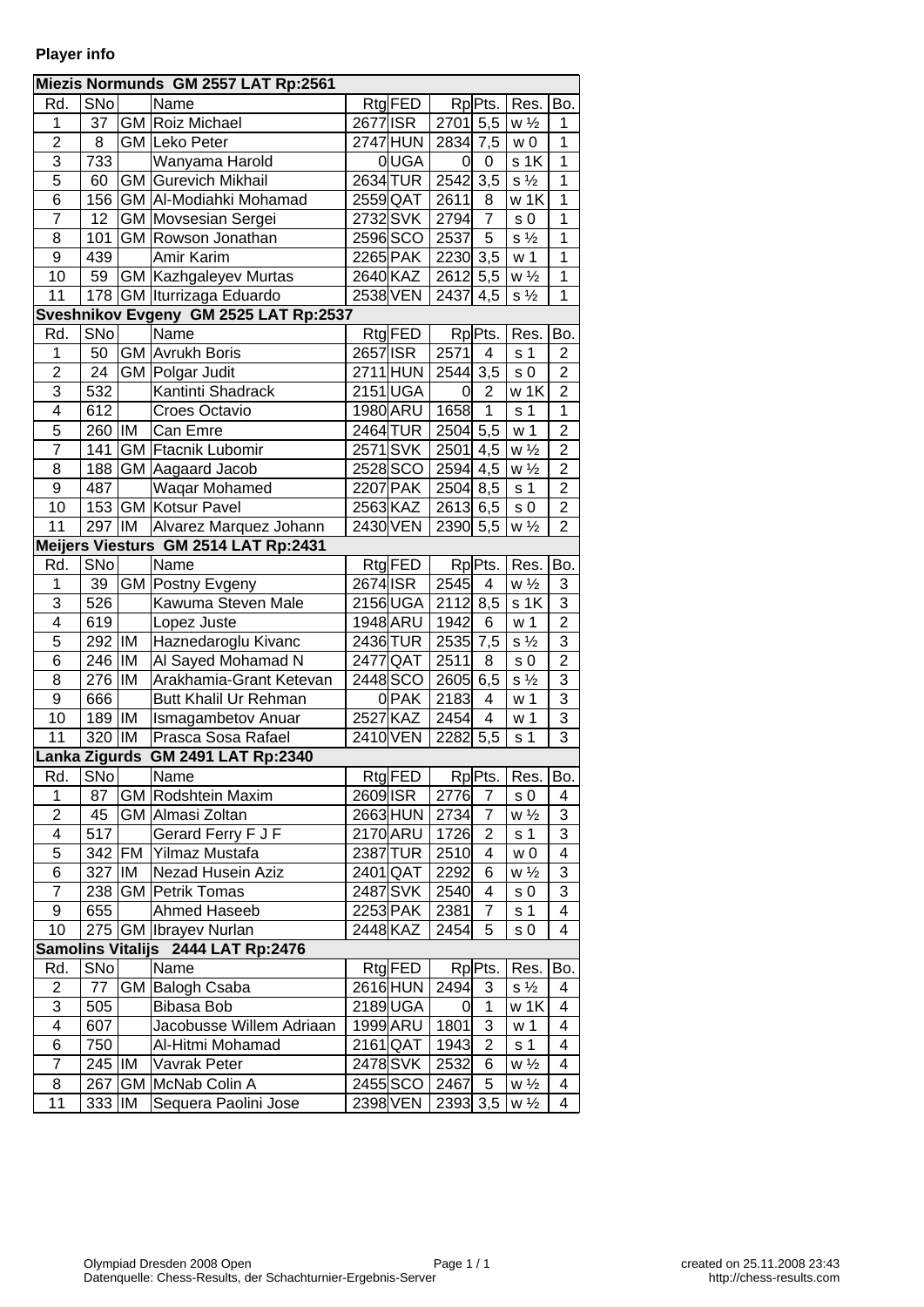| Round 1 on 2008/11/13 at 15:00 |     |                                 |            |                              |     |                               |            |                                      |  |  |  |  |
|--------------------------------|-----|---------------------------------|------------|------------------------------|-----|-------------------------------|------------|--------------------------------------|--|--|--|--|
| Bo.                            | 43  | Latvia (LAT)                    | <b>Rtg</b> |                              | 8   | Israel (ISR)                  | <b>Rtg</b> | 2:2                                  |  |  |  |  |
| 81                             |     | <b>GM</b> Miezis Normunds       | 2557       |                              |     | <b>GM</b> Roiz Michael        | 2677       | $\frac{1}{2} - \frac{1}{2}$          |  |  |  |  |
| 82                             |     | GM Sveshnikov Evgeny            | 2525       |                              |     | GM Avrukh Boris               | 2657       | $1 - 0$                              |  |  |  |  |
| 83                             |     | <b>GM</b> Meijers Viesturs      | 2514       |                              |     | <b>GM Postny Evgeny</b>       |            | $2674 \frac{1}{2} - \frac{1}{2}$     |  |  |  |  |
| 84                             |     | GM Lanka Zigurds                | 2491       |                              |     | <b>GM</b> Rodshtein Maxim     | 2609       | $0 - 1$                              |  |  |  |  |
|                                |     | Round 2 on 2008/11/14 at 15:00  |            |                              |     |                               |            |                                      |  |  |  |  |
| Bo.                            | 43  | Latvia (LAT)                    | Rtg        |                              | 5   | Hungary (HUN)                 | Rtg        | 1:3                                  |  |  |  |  |
| 511                            |     | <b>GM</b> Miezis Normunds       | 2557       |                              |     | <b>GM</b> Leko Peter          | 2747       | $0 - 1$                              |  |  |  |  |
| 512                            |     | <b>GM</b> Sveshnikov Evgeny     | 2525       |                              |     | GM Polgar Judit               | 2711       | $0 - 1$                              |  |  |  |  |
| 513                            |     | GM Lanka Zigurds                | 2491       |                              |     | GM Almasi Zoltan              |            | $2663 \frac{1}{2} - \frac{1}{2}$     |  |  |  |  |
| 514                            |     | Samolins Vitalijs               | $2444 -$   |                              |     | GM Balogh Csaba               |            | $2616 \frac{1}{2} - \frac{1}{2}$     |  |  |  |  |
|                                |     | Round 3 on 2008/11/15 at 15:00  |            |                              |     |                               |            |                                      |  |  |  |  |
| Bo.                            | 110 | Uganda (UGA)                    | Rtg        |                              | 43  | Latvia (LAT)                  | <b>Rtg</b> | 0:4                                  |  |  |  |  |
| 611                            |     | Wanyama Harold                  | 0l         |                              |     | <b>GM</b> Miezis Normunds     | 2557       | $- + +$                              |  |  |  |  |
| 612                            |     | Kantinti Shadrack               | 2151       |                              |     | <b>GM</b> Sveshnikov Evgeny   | 2525       | $- + +$                              |  |  |  |  |
| 613                            |     | Kawuma Steven Male              | 2156       |                              |     | <b>GM</b> Meijers Viesturs    | 2514       | $- + +$                              |  |  |  |  |
| 614                            |     | Bibasa Bob                      | 2189       |                              |     | Samolins Vitalijs             | 2444       | $- + +$                              |  |  |  |  |
|                                |     | Round 4 on 2008/11/16 at 15:00  |            |                              |     |                               |            |                                      |  |  |  |  |
| Bo.                            | 129 | Aruba (ARU)                     | Rtg        |                              | 43  | Latvia (LAT)                  | <b>Rtg</b> | 0:4                                  |  |  |  |  |
| 401                            |     | Croes Octavio                   | 1980       |                              |     | <b>GM</b> Sveshnikov Evgeny   | 2525       | $0 - 1$                              |  |  |  |  |
| 402                            |     | Lopez Juste                     | 1948       |                              |     | <b>GM</b> Meijers Viesturs    | 2514       | $0 - 1$                              |  |  |  |  |
| 403                            |     | Gerard Ferry F J F              |            |                              |     | 2170 - GM Lanka Zigurds       | 2491       | $0 - 1$                              |  |  |  |  |
| 404                            |     | Jacobusse Willem Adriaan        | $1999 -$   |                              |     | Samolins Vitalijs             | 2444       | $0 - 1$                              |  |  |  |  |
|                                |     | Round 5 on 2008/11/17 at 15:00  |            |                              |     |                               |            |                                      |  |  |  |  |
| Bo.                            | 50  | Turkey (TUR)                    | Rtg        |                              | 43  | Latvia (LAT)                  | Rtg        | 2:2                                  |  |  |  |  |
| 201                            |     | <b>GM</b> Gurevich Mikhail      | 2634       |                              |     | <b>GM</b> Miezis Normunds     | 2557       | $\frac{1}{2} - \frac{1}{2}$          |  |  |  |  |
| 202                            | IM  | Can Emre                        | 2464       |                              |     | <b>GM</b> Sveshnikov Evgeny   | 2525       | $0 - 1$                              |  |  |  |  |
| 203                            | IM  | Haznedaroglu Kivanc             | 2436       |                              |     | <b>GM</b> Meijers Viesturs    | 2514       | $\frac{1}{2} - \frac{1}{2}$          |  |  |  |  |
| $\overline{204}$               |     | FM Yilmaz Mustafa               | 2387       |                              |     | GM Lanka Zigurds              | 2491       | $1 - 0$                              |  |  |  |  |
|                                |     | Round 6 on 2008/11/19 at 15:00  |            |                              |     |                               |            |                                      |  |  |  |  |
|                                |     |                                 |            |                              |     |                               |            |                                      |  |  |  |  |
| Bo.                            | 43  | Latvia (LAT)                    | Rtg        |                              | 67  | Qatar (QAT)                   |            | Rtg 21/2:11/2                        |  |  |  |  |
| 301                            |     | <b>GM</b> Miezis Normunds       | 2557       |                              |     | <b>GM Al-Modiahki Mohamad</b> | 2559       | $+ - -$                              |  |  |  |  |
| 302                            |     | <b>GM</b> Meijers Viesturs      | 2514       | $\qquad \qquad \blacksquare$ |     | IM   Al Sayed Mohamad N       | 2477       | $0 - 1$                              |  |  |  |  |
| 303                            |     | GM Lanka Zigurds                | $2491 -$   |                              |     | <b>IM Nezad Husein Aziz</b>   |            | $2401 \frac{1}{2} - \frac{1}{2}$     |  |  |  |  |
| 304                            |     | Samolins Vitalijs               | $2444$ -   |                              |     | Al-Hitmi Mohamad              | 2161       | $1 - 0$                              |  |  |  |  |
|                                |     | Round 7 on 2008/11/20 at 15:00  |            |                              |     |                               |            |                                      |  |  |  |  |
| Bo.                            | 25  | Slovakia (SVK)                  | Rtg        |                              | 43  | Latvia (LAT)                  | <b>Rtg</b> | 3:1                                  |  |  |  |  |
| 181                            |     | GM Movsesian Sergei             | 2732       |                              |     | <b>GM</b> Miezis Normunds     | 2557       | $1 - 0$                              |  |  |  |  |
| 182                            |     | <b>GM</b> Ftacnik Lubomir       | 2571       |                              |     | <b>GM</b> Sveshnikov Evgeny   | 2525       | $\frac{1}{2} - \frac{1}{2}$          |  |  |  |  |
| 183                            |     | <b>GM Petrik Tomas</b>          | 2487       |                              |     | GM Lanka Zigurds              | 2491       | $1 - 0$                              |  |  |  |  |
| 184                            | IM  | Vavrak Peter                    | 2478-      |                              |     | Samolins Vitalijs             | 2444       | $\frac{1}{2} - \frac{1}{2}$          |  |  |  |  |
|                                |     | Round 8 on 2008/11/21 at 15:00  |            |                              |     |                               |            |                                      |  |  |  |  |
| Bo.                            | 46  | Scotland (SCO)                  | Rtg        |                              | 43  | Latvia (LAT)                  | Rtg        | 2:2                                  |  |  |  |  |
| 251                            |     | GM Rowson Jonathan              | 2596       |                              |     | <b>GM</b> Miezis Normunds     | 2557       | $\frac{1}{2} - \frac{1}{2}$          |  |  |  |  |
| 252                            |     | GM Aagaard Jacob                | 2528       |                              |     | <b>GM Sveshnikov Evgeny</b>   | 2525       | $\frac{1}{2} - \frac{1}{2}$          |  |  |  |  |
| 253                            | IM  | Arakhamia-Grant Ketevan         | 2448       |                              |     | <b>GM</b> Meijers Viesturs    |            | $2514$ $\frac{1}{2}$ - $\frac{1}{2}$ |  |  |  |  |
| 254                            |     | GM McNab Colin A                | 2455       |                              |     | Samolins Vitalijs             |            | $2444 \frac{1}{2} - \frac{1}{2}$     |  |  |  |  |
|                                |     | Round 9 on 2008/11/22 at 15:00  |            |                              |     |                               |            |                                      |  |  |  |  |
| Bo.                            | 43  | Latvia (LAT)                    | Rtg        |                              | 130 | Pakistan (PAK)                | <b>Rtg</b> | 4:0                                  |  |  |  |  |
| 301                            |     | <b>GM</b> Miezis Normunds       | 2557       |                              |     | Amir Karim                    | 2265       | $1 - 0$                              |  |  |  |  |
| 302                            |     | <b>GM</b> Sveshnikov Evgeny     | 2525       |                              |     | Waqar Mohamed                 | 2207       | $1 - 0$                              |  |  |  |  |
| 303                            |     | <b>GM</b> Meijers Viesturs      | 2514       |                              |     | Butt Khalil Ur Rehman         | 0          | $1 - 0$                              |  |  |  |  |
| 304                            |     | GM Lanka Zigurds                | 2491       |                              |     | Ahmed Haseeb                  | 2253       | $1 - 0$                              |  |  |  |  |
|                                |     | Round 10 on 2008/11/23 at 15:00 |            |                              |     |                               |            |                                      |  |  |  |  |